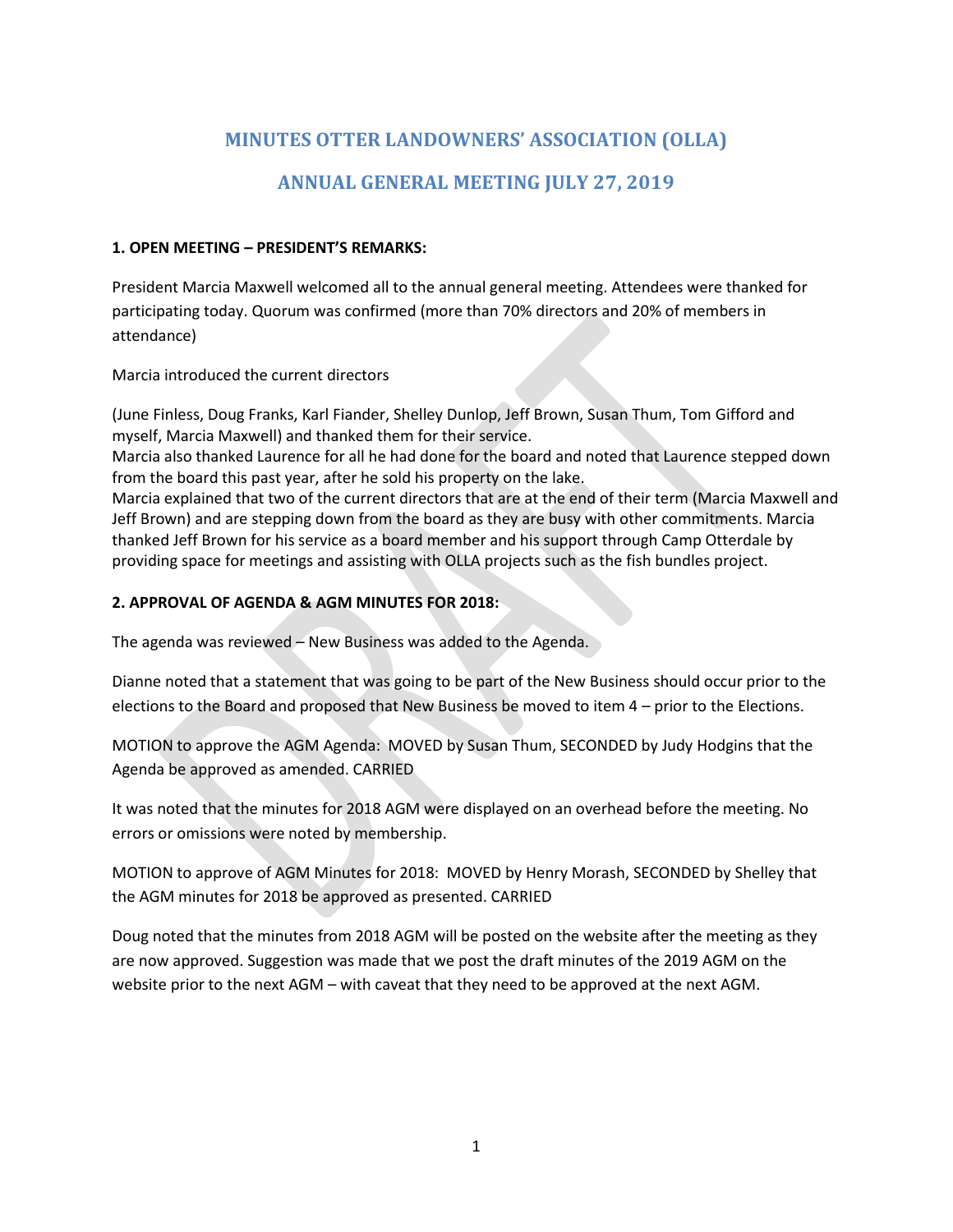#### 3. **TREASURER'S REPORT**:

Our bank balance as of Jan 1, 2018 was \$3,570.92. Income for 2018 \$3,905.00 (Membership \$2520, Ad Revenue \$400, Expenses for 2018 \$3,138.75. Ending bank balance Dec 31, 2018 \$3,337.17. Plus, our investments \$6,098.51. Total assets are \$ 9,435.68 as of Dec 31, 2018.

So far this year, \$1,020.00, advertising \$400, donations \$1717 (\$1562 of that was Township grant)

Discussion followed about:

- Township grant amount and how it was calculated. We got \$1562 OLLA grant from Township this year. Total township grant allocation for lake associations of \$20,000 was distributed between the various lake associations who applied, based on the following formula. The amount of the grant for each lake was determined by three aspects, a base amount of \$300 plus \$1 per hectare of the lake size and \$5 per paid up lake association member. This year the grant money will be used towards the expenses for Frogbit Removal Project. We report back to council each year on how the money was used.
- Insurance expense and what it covered. Insurance costs around \$1,100 per year, and it provides liability coverage for the Association, Directors and Officers of OLLA board, and we get it through FOCA.
- Lake Links meeting/seminar an annual event that is a great source of information on conservation efforts and lake news for the area. We try to have at least one board member attend the meeting each year.
- Water quality testing, who are we paying and how much The lake association pays for the water quality testing done by Public Health for OLLA. It costs about \$500 per year. RVCA does and pays for their own testing they do on Otter Lake. RVCA and OLLA share their testing results with each other.

A copy of the year end Treasurer's Report is included in the official package of these minutes.

MOTION to approve the Treasurer's Report as presented: MOVED by Frank Croft, SECONDED by Connie Scott. CARRIED

**MEMBERSHIP REPORT:** Shelley reported that currently we have 64 members, as of today. She reported that our membership for 2018 was 86, and we have pre-paid memberships for 2020 of 5 and 2021 of 2.

#### **5. LAKE STEWARD'S REPORT**:

Doug showed an aerial photo of the lake from 1953, natural state, no development, and lots of sandy beaches and he compared that to one from 2015, lake looks the same, but with very little sandy beaches. He then showed a map of OLLA and RVCA test sites for water quality around the lake and stated that he usually samples test sites 3 or 4 times per year.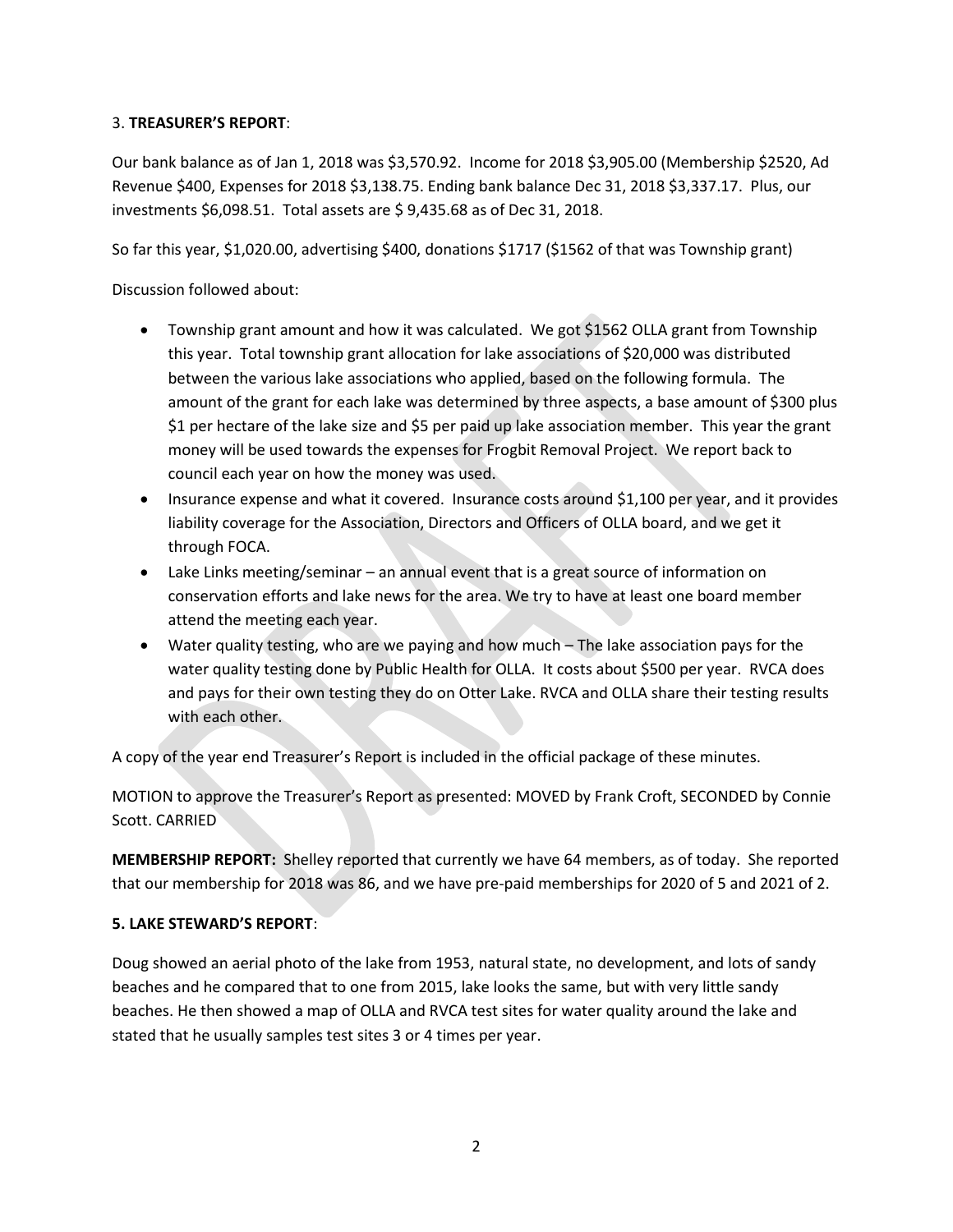Doug reported on the water quality results for 2018 and stated that our water quality in Otter Lake is excellent. He noted that we test for a variety of things, e.g. total coliform, e. coli, total kjeldahl nitrogen, and total phosphorus.

Doug showed a graph of water levels highlighting that graph shows rainfall in red and water levels in blue. In 2017, we had significant rainfall all that year. High water levels shown in blue were high all year as well. In 2018, we virtually had no rainfall after month of May, and therefore water levels were low for most of the year. Although we had a wet spring, in June and July rain stopped, so water levels were decreasing. When we get hot dry summers, water levels decrease over the summer.

Doug showed picture of the rocky ridge past the Otter Lake Road culvert in Otter Creek. The natural obstruction will always slow down the water flowing out of Otter Lake and will stop the flow when water level is at or below fourteen inches above the bottom of the culvert.

Otter Lake loons report so far for 2019, one of the pairs with 2 chicks is at the north end of the lake. We may have 3 loon pairs with chicks, there may be a total of 5 chicks. We generally have 4 loon pairs in Otter lake each year.

A copy of the Lake Steward Report is included in the official package with these minutes.

## **4a. NEW BUSINESS**

John McKenney, 05A, read a statement on behalf of Friends of Otter Lake with a message for OLLA board and membership stating the if OLLA is to be viable association moving forward it needs to recognize the errors made in the past, assure the residents of Otter Lake that the agenda of the association will reflect the wishes of the majority of the residents and that it will be open and transparent moving forward. If this is done, the Friends of Otter Lake are willing to become active members in OLLA and take leadership roles in creating the kind of lake association we can be proud of.

A copy of the statement is included in the official package with these minutes.

## **4b. CALL FOR ELECTION OF DIRECTORS**:

June Finless (as secretary for the association) led this portion of the agenda. She reviewed the election process and proceedings with the members.

Directors have a 3-year term. Today we have 5 directors who are not up for re-election, so that leaves 5 open positions. Judy Hodgins O12 who was appointed last year after the AGM, and Susan Thums O10 whose three-year term has ended indicated prior to this meeting that they are both willing to stand for re-election for another term.

June called for additional nominations to the board from the floor and received the following nominations: John McKenney O5A (nominated by Dianne Taylor), Lynda Seacourt O6 (nominated by John McKenney), Dianne Taylor O6 (nominated by Lynda Seacourt), Dorothy Goubalt 05B (nominated by Jan) and Jeff Neal 07A (nominated by Dorothy Goubalt). Each nominee agreed to stand for election to